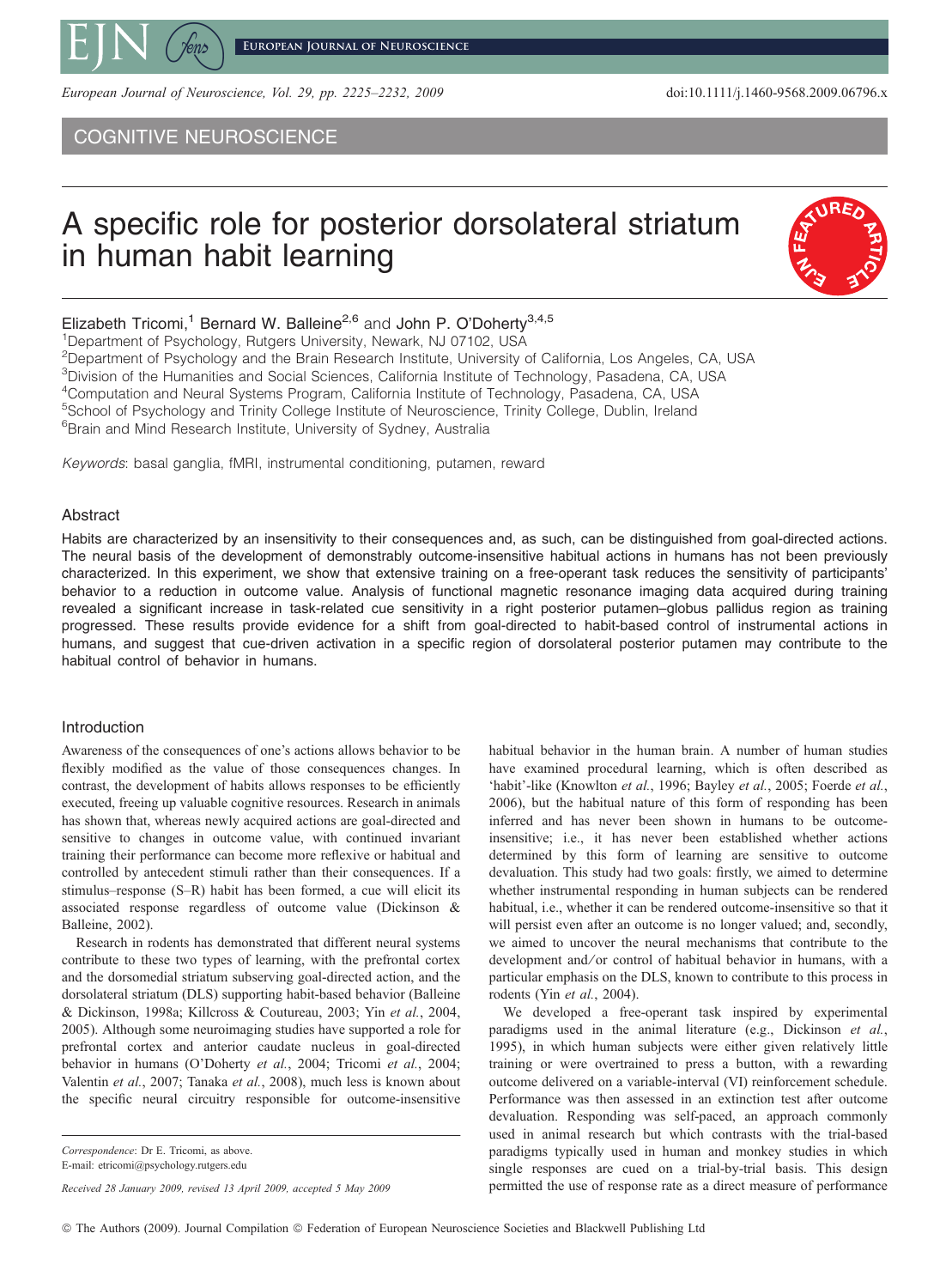and as an index of sensitivity to changes in the incentive value of the outcome, as well as allowing greater comparability between the findings reported here and those reported in studies on habitual learning in the animal literature.

# Materials and methods

#### **Participants**

Thirty-two healthy participants participated in the experiment (21 females, 11 males; mean  $\pm$  SD age 22.0  $\pm$  2.7, range 19–28 years). All participants were prescreened to ensure that they were not dieting and that they enjoyed eating chocolate and corn chips. As the experiment involved food consumption, the eating attitudes test (EAT-26; Garner et al., 1982) was administered prior to the experiment, which indicated no eating disorders in any of the participants (mean  $\pm$  SD score, 3.0  $\pm$  3.6; range, 0–17). All scores were under the 20-point cutoff. However, as some studies have suggested a lower threshold for screening (Orbitello et al., 2006), we examined whether the experimental data from the two subjects with a score of  $> 11$  (one from each group) were outliers. They were not, so data from these subjects were included in the analyses. Participants were asked to fast for at least 6 h prior to each scan, although they were allowed to drink water. All participants gave written informed consent and the study conforms with The Code of Ethics of the World Medical Association (Declaration of Helsinki, 1964). The Institutional Review Board at the California Institute of Technology approved the study.

# Experimental procedure

Participants were scanned during training on a free-operant task (Fig. 1) in which responses to fractal cues were rewarded on a variable interval (VI) schedule with M&Ms® (Mars, McLean, VA, USA) and Fritos<sup>®</sup> (Frito-Lay Inc., Plano, TX, USA), to be consumed following the scan. One group of participants  $(n = 16)$  performed two 8-min training sessions on 1 day (1-day group), whereas a second group of participants ( $n = 16$ ) performed four training sessions each day for 3 days (3-day group). Therefore the 3-day group had six times as much training on the task as the 1-day group.

Stimulus presentation and behavioral data acquisition were implemented in Matlab (The Mathworks Inc., Natick, MA, USA) with the Cogent 2000 toolbox (Wellcome Department of Imaging Neuroscience, London, UK). Each session was divided into 12 task blocks (20–40 s each) and eight rest blocks (20 s each). Unlike most functional magnetic resonance imaging (fMRI) studies, we did not used a trial-based paradigm but instead employed a free-operant paradigm, in which responses are self-paced. During the task blocks, a fractal image was shown on the screen, along with a schematic indicating which button to press. Thus the start and end of the fractal image display indicated the start and end of the block. Participants were instructed to press the indicated button as often as they liked; after each button press either a gray circle briefly appeared (50 ms), indicating no reward, or a picture of an M&M or Frito appeared (1000 ms), indicating a food reward corresponding to the picture. Only presses of the indicated button led to the display of the gray circle or food picture; if a different button was pressed, the display did not change. Rewards were delivered on a VI 10-s schedule (i.e., each second there was a 0.1 chance that a reward would become available, and the reward was delivered upon the first button press following reward availability. Therefore, a reward became available on average every 10 s, with an equal probability of becoming available each second). A VI schedule was chosen because animals have been found to acquire demonstrably habitual behavior more rapidly when trained with a VI schedule than with a variable-ratio schedule (Dickinson et al., 1983). The accumulated earnings were consumed by the participants following the scan. Different fractals and response keys were paired with the two outcomes, and these stimulus–response– outcome associations remained consistent throughout the experiment (although they were counterbalanced across participants). A third fractal indicated a rest block, during which participants were instructed not to respond. The block order was pseudorandomized, with no block type occurring twice in a row.

Following the final session of training, one of the two food outcomes was devalued through selective satiation (Rolls et al., 1983; Colwill & Rescorla, 1985; Balleine & Dickinson, 1998b; O'Doherty et al., 2000; Gottfried et al., 2003), in which participants were asked to eat that food until it was no longer pleasant to them. The food chosen for devaluation was counterbalanced across participants. To test the effects of the devaluation procedure on behavior, participants were placed back into the scanner for a 3-min extinction test. This provides an explicit test for the presence of habitual behavior. If behavior remains goal-directed, participants should respond less for the food they no longer find pleasant than for the still-valued food; however, if behavior has become habitual, the fractal cues should elicit responding irrespective of the outcome value. The subjects were given the same instructions and the extinction test was implemented in the same manner as for the training sessions; however, no rewards were actually delivered during extinction. Testing during extinction ensures that behavior is based on previously acquired associations, independent of any potential impact of delivery of the devalued outcome itself. The extinction test was kept short because subjects eventually realize no rewards are being delivered. The extinction phase was conducted inside the scanner to keep the extinction context similar to the testing context but, because the extinction phase was only 3 min, there was insufficient usable data from the extinction phase to be used in the fMRI analysis. The sole purpose of the extinction phase was to provide a behavioral assay of the degree of habitization after training in the two groups. Additionally, Likert-scale ratings of hunger (1, very full; 10, very hungry) and pleasantness of each food  $(-5, \text{very})$ unpleasant; 5, very pleasant) were obtained prior to each day's training session and following the devaluation procedure.

One subject in the 3-day group was treated as an outlier and excluded from analysis because the response rate difference between conditions during extinction was < 2 SD from the group mean. It should, however, be noted that all of the results discussed here remained statistically significant with all of the subjects included, and figures depicting the results with all the subjects can be found in Figs S1–S4 of the on-line Supporting information. The final group numbers for the statistical analysis were Group 1-day,  $n = 16$ ; Group 3-day,  $n = 15$ .

#### fMRI data acquisition

A 3 Tesla Siemens (Erlangen, Germany) Trio scanner and an eightchannel phased array coil were used to acquire both high-resolution T1-weighted structural images  $(1 \times 1 \times 1$  mm) for anatomical localization and T2\*-weighted echo planar images (45 slices,  $3 \times 3 \times 3$  mm voxels, TR = 2.65 s, TE = 30 ms, flip angle = 80°, FoV =  $192 \times 192$  mm, slice gap = 0 mm) with blood oxygen leveldependent (BOLD) contrast. Each image was acquired in an oblique orientation of 30° to the anterior commissure–posterior commissure (AC–PC) axis, which reduces signal dropout in the ventral prefrontal cortex relative to AC–PC aligned images (Deichmann et al., 2003).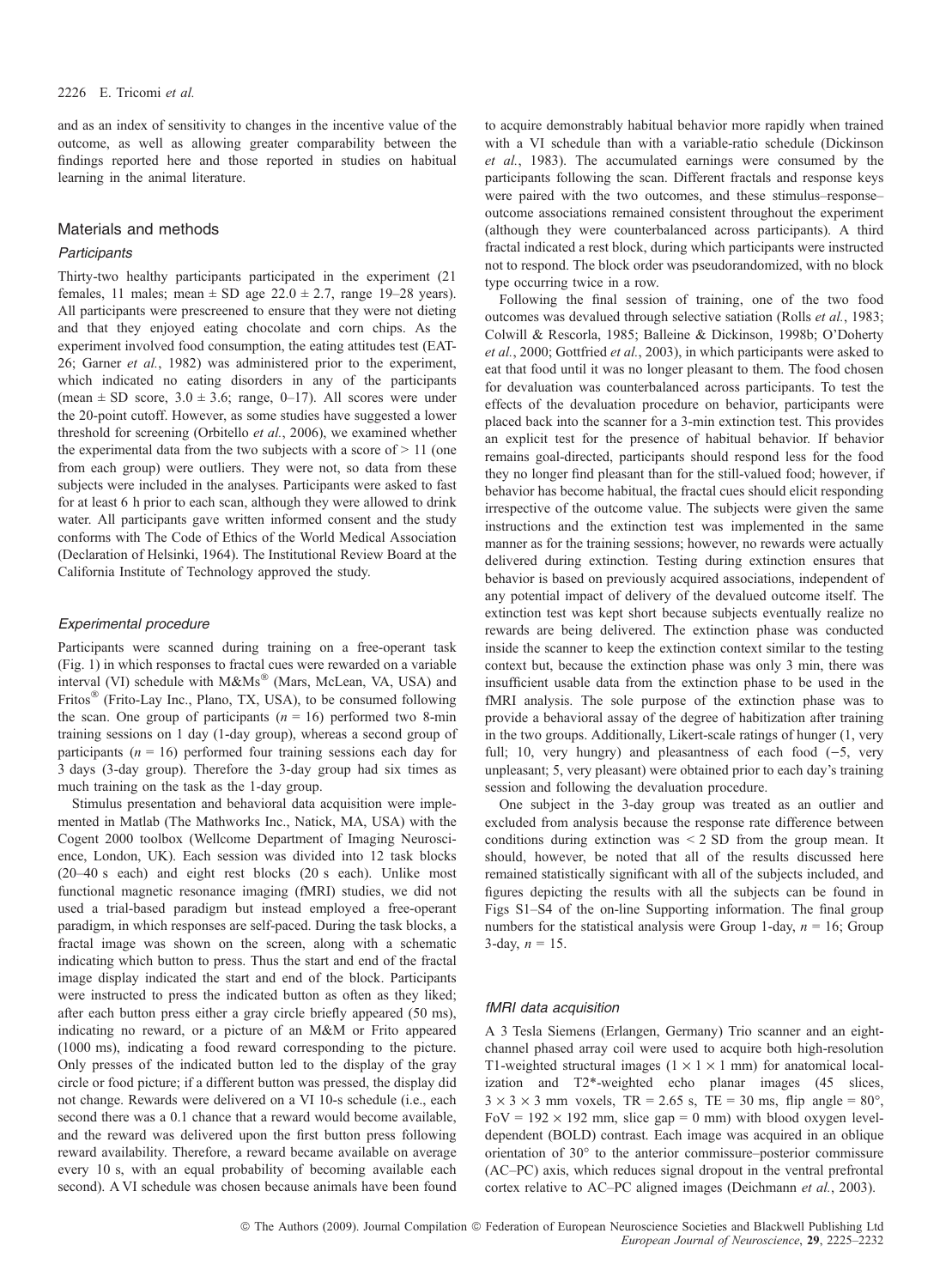#### Data analysis

To determine whether the devaluation procedure differentially affected response rates for the two groups of participants, a repeated-measures anova was performed on measures of the change in response rate between the extinction test and the last session of training, with subject as a random factor, training (1-day vs. 3-day) as a between-subjects factor, and devaluation (valued vs. devalued outcome) as a within-subjects factor. Post hoc t-tests were performed to determine whether there were significant differences between specific conditions. To confirm that the devaluation procedure was effective in selectively reducing pleasantness for the devalued outcome, t-tests were performed on the difference in pleasantness ratings from the beginning of the day's training to after devaluation for the valued versus the devalued outcome. t-Tests were also used to compare the changes in hunger and food pleasantness ratings in the two groups of participants.

We used SPM5 (Wellcome Department of Imaging Neuroscience, Institute of Neurology, London, UK) for preprocessing and analysis of the fMRI data. The images were slice-time corrected to the middle of the image acquisitions, realigned to the first volume to correct for subject motion, spatially transformed to match the Montreal Neurological Institute EPI template, and spatially smoothed with a Gaussian kernel (8 mm, full width at half maximum). We also applied intensity normalization and high-pass filtering (filter width 200 s) to the imaging data.

The general linear model was used to generate voxelwise statistical parametric maps from the functional data. For each participant, we constructed an fMRI design matrix by modeling the following regressors for each training session: 'task onset' (modeled as a stick function at the onset of each task block), 'rest onset' (a stick function at the onset of each rest block), 'task' (modeled as a series of 1-s events within each task block), 'ramp' (a parametric modulator of the task regressor indicating the number of seconds since the previous reward presentation or start of the block) 'rest' (which modeled the rest blocks), and 'reward' (a stick function at the onset of each reward presentation). The fMRI data from the extinction test were not included in the analysis.

The regressors were serially orthogonalized, in the order listed above, and convolved with a canonical hemodynamic response function. Regressors of no interest were also generated using the realignment parameters from the image preprocessing to further correct for residual subject motion. The design matrix was then regressed against the fMRI data in order to generate parameter estimates for each subject. The parameter estimates generated from this first-level analysis were entered into a random-effects group analysis, and linear contrasts were used to identify significant effects at the group level. For anatomical localization, the statistical maps were rendered on the average of all subjects' high-resolution T1-weighted structural images.

Because the devaluation and extinction test procedures could only be performed once per subject without potentially biasing future behavior, it was necessary to use a between-subjects design to examine the effects of training on the motivational control of behavior. However, in addition to a between-subjects analysis, we were able to employ a within-subjects design to examine training-related changes in brain activation; hence we acquired fMRI data throughout all the training sessions. Intersubject variability in BOLD response is often quite high, so a within-subjects design (for the fMRI component of the study) overcomes this problem, allowing analyses to be performed that have adequate statistical power, given the limited sample sizes that are practical for fMRI experiments.

To identify brain regions whose sensitivity to task-related cues changed over training, we examined a contrast of [task onset – rest onset] for the last two sessions of training in the 3-day group compared to the two sessions of training in the 1-day group. We also compared the last two versus first two sessions of training within the 3-day group, as well as within-day learning effects through a contrast of task onset versus rest onset increasing across the four sessions of each day. As we had an a priori hypothesis that the DLS, thought to correspond to the putamen in primates, would play a role in S–R habit learning, we used the WFU PickAtlas toolbox to apply an anatomical mask of the putamen (dilation = 1) to the data (Maldjian *et al.*, 2003, 2004). A small-volume correction for the masked area was then performed, with a corrected significance threshold of  $P \le 0.05$ .

In addition, for each group, brain regions displaying a phasic response to reward presentation were identified by their sensitivity to the reward contrast. Finally, we sought to identify brain regions displaying goal sensitivity early in training; such regions should show increased activation as anticipation of an upcoming reward increases. The data from the first two sessions from the participants in both groups were included in a random-effects analysis, and brain regions in which the BOLD signal ramped up until the next reward presentation were identified by their sensitivity to the ramp modulator. For all contrasts, a voxelwise significance threshold of  $P \leq 0.001$  was used, along with a contiguity threshold of five voxels as a precaution against type-1 errors (Forman et al., 1995). To visualize the effects of training, plots of contrast values for each training session were made in regions of interest that met our significance threshold. If the region encompassed multiple anatomical regions with separate significance peaks, the threshold was raised until the contrast values for the region of interest could be plotted separately.

#### **Results**

The 1-day group of subjects was scanned during performance of two 8-min training sessions on 1 day, whereas the 3-day group was scanned during the performance of four training sessions a day for 3 days. During the last session of training, there were no significant differences in response rates between groups ( $t_{29} = 0.8$ ,  $P > 0.05$ ) or when responding for the two food rewards  $(t_{30} = 1.6, P > 0.05)$ . Analysis of Likert-scale ratings confirm that, following the devaluation procedure, pleasantness ratings of the devalued food decreased significantly more than for the valued food  $(t_{15} = -5.5$  for 1-day group,  $t_{14} = -5.1$  for 3-day group;  $P < 0.001$ ). This cannot be attributed to a general decrease in pleasantness over extended training for the 3-day subjects, because the pleasantness ratings for the valued food did not differ significantly between groups ( $t_{29} = 0.6$ ,  $P > 0.05$ ). There were no significant differences between groups in the change in food pleasantness ratings ( $t_{29} = -1.0$  for devalued outcome,  $t_{29} = 0.01$ for valued outcome;  $P > 0.05$ ) or hunger ratings ( $t_{29} = 0.7$ ,  $P > 0.05$ ). Therefore, although the ratings were subjective and thus could potentially have been influenced by factors such as demand characteristics of the instructions, the ratings made by the two groups were not differentially affected by the devaluation procedure and are consistent with the interpretation that the subjects became sated on the devalued but not the valued food.

During the extinction test, participants in the 1-day group reduced their response rates during presentation of the cue linked to the devalued food, indicating that their behavior was goal-directed, whereas participants in the 3-day group continued to respond for the devalued food, indicating that their behavior had become insensitive to changes in outcome value over the course of training. This produced a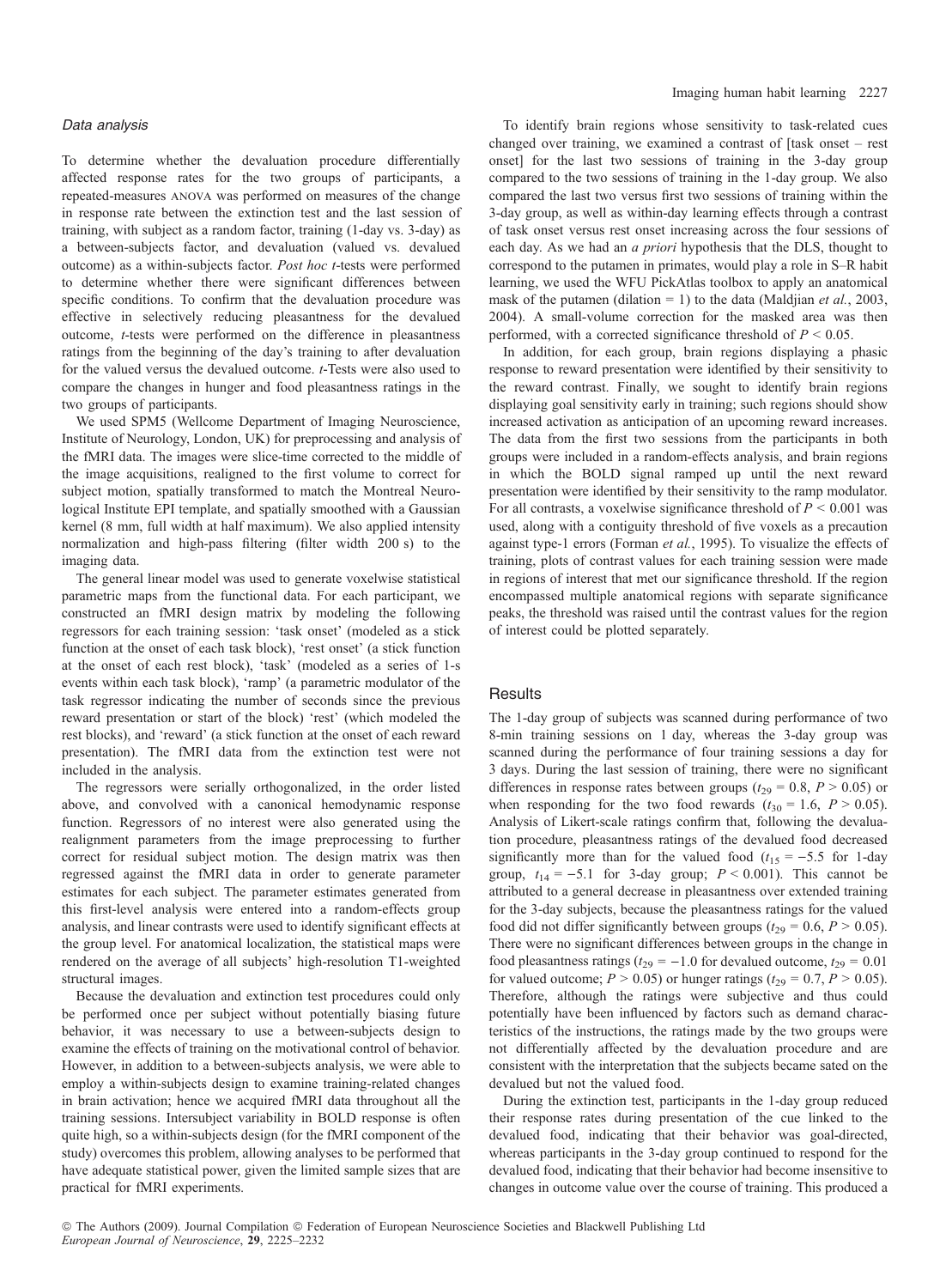

Fig. 1. Illustration of the free-operant VI-10 task. A fractal image remained present throughout the block. The filled-in yellow square indicated which button to press. Responses were self-paced. After nonrewarded responses, a dark gray circle was presented for 50 ms. A reward became available with a probability of 0.1/s. After the subsequent button press, a picture of an M&M or Frito was shown for 1 s, indicating a food reward of the corresponding type. The two stimulus–response–outcome associations used for each subject remained consistent throughout the experiment. A third fractal, shown with empty yellow squares, indicated a rest block.

significant training  $\times$  devaluation interaction ( $F_{1,29} = 7.9$ ,  $P \le 0.05$ ; Fig. 2). Post hoc t-tests confirm that response rates for the devalued outcome decreased significantly more than for the valued outcome for the 1-day group ( $t_{15} = 3.6, P \le 0.01$ ), whereas there was no significant difference for the 3-day group ( $t_{14} = 0.2$ ,  $P > 0.05$ ). Furthermore, during the extinction test, response rates for the devalued outcome decreased significantly more for the 1-day group than the 3-day group  $(t_{29} = 2.3, P \le 0.01)$ , but there was not a significant group difference for the valued outcome  $(t_{29} = 0.1, P > 0.05)$ . Thus, whereas the behavior of the two groups was similar prior to devaluation, the devaluation procedure had a differential effect on the response rates of the two groups for the devalued outcome.

We used the general linear model to analyze the fMRI data. In addition to modeling the task and rest blocks, we modeled the onset of each task block and the onset of each rest block as phasic events, to capture any changes in BOLD signal specifically related to the onset of the fractal cues. According to associative learning theory, habit learning should be marked by increasing sensitivity to antecedent



Fig. 2. Behavioral results. During the last session of training, prior to the devaluation procedure (left), there were no significant differences in response rates between groups or when responding for the two food rewards (one which will be devalued through selective satiation and one which will not). During the extinction test following the devaluation procedure, response rates for the stillvalued outcome remained high, as did response rates for the devalued outcome for the 3-day group. In contrast, response rates for the 1-day group for the devalued outcome were reduced, producing a significant training  $\times$  devaluation interaction ( $P < 0.05$ ).

stimuli linked with a particular response. A between-subjects comparison of [task onset – rest onset] for the last two sessions of training of the 3-day group versus the two sessions of training of the 1-day group showed one cluster in the left superior temporal lobe that was significantly greater for the 3-day group at a threshold of  $P < 0.001$  ( $t_{29} > 3.4$ ). Our within-subjects analysis of the last two sessions of training versus the first two sessions in the 3-day group, however, revealed several significant voxel clusters (supporting Table S1), including a region within the DLS, in the right posterior putamen–globus pallidus (Fig. 3). This contrast was significantly



Fig. 3. Neural correlates of habit learning, as revealed by an increasing response with training to the onset of task blocks relative to the onset of rest blocks in the 3-day group. (A) The right posterior putamen showed a significant increase in the [task onset – rest onset] contrast from the first two sessions to the final two sessions of training  $(x = 33, y = -24, z = 0; P < 0.001,$  $P(cor) < 0.05$ ). The blue crosshairs mark the voxels with the peak contrast value. (B) A plot of the contrast estimates for [task onset – rest onset] for each session of training is shown for the region displayed in A. Contrast estimates for the two sessions from the 1-day group are also shown.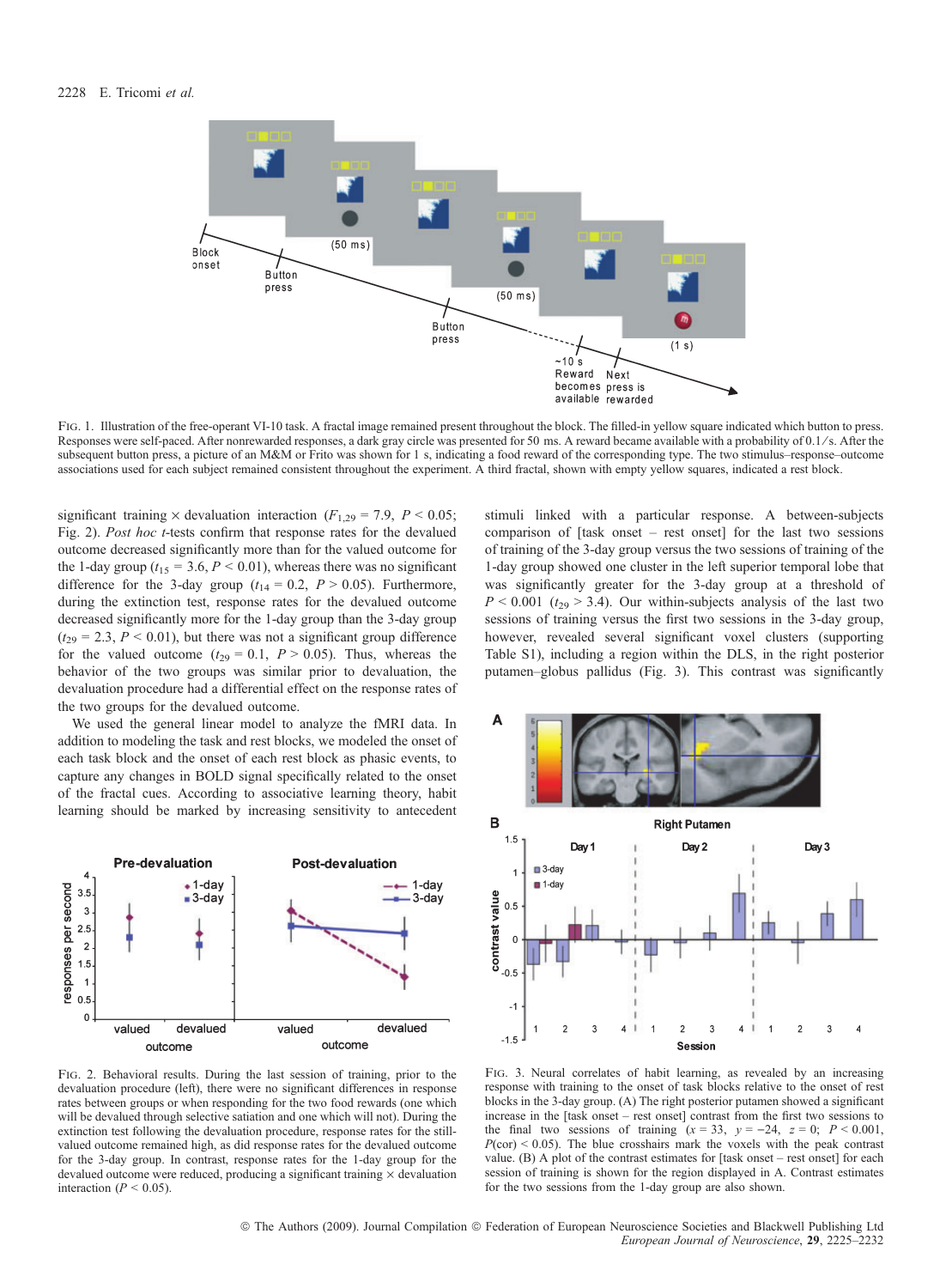

Fig. 4. Nucleus accumbens region displaying a phasic response to reward presentation. (A) The nucleus accumbens displayed a significant response to reward presentation for both the 1-day group (left;  $x = -12$ ,  $y = 3$ ,  $z = -3$ ;  $P < 0.001$ ) and the 3-day group (right;  $x = -6$ ,  $y = 6$ ,  $z = -6$ ;  $P < 0.001$ ). The blue crosshairs mark the voxels with the peak contrast value. (B) A plot of the contrast estimates for the reward contrast for each training session is shown for the regions displayed in A. The contrast magnitude remained consistent over training.

greater during the final two sessions of training on the last day than during the first two sessions of the first day ( $t_{14} > 3.8$ ,  $P < 0.001$ ), and survived a small-volume correction for the area within an anatomical mask of the putamen  $[P(cor) = 0.036]$ . Based on the behavioral results, behavior should still be goal-directed during the first two sessions of training. For illustration purposes, we have also plotted the contrast values for the 1-day group in this region; these values are similar to those from the first two sessions of the 3-day group. Our analysis of within-day training effects revealed a similar DLS region

which showed an increasing response to the onset of task blocks relative to the onset of rest blocks over the course of each day of training  $[t_{14} > 3.8, P < 0.001, P(cor) = 0.003]$ . These results suggest that there was an increase in task-related stimulus-driven activation with training, which may reflect an increasing contribution of the DLS to governing behavior as the S–R habit develops.

To identify brain regions sensitive to reward presentation we modeled the presentation of rewards as phasic events. The left nucleus accumbens displayed a significant response to reward presentation for both groups  $(t_{15} > 3.7$  for 1-day group,  $t_{14} > 3.8$  for 3-day group,  $P \le 0.001$ ; Fig. 4; supporting Tables S2 and S3). The magnitude of this response stayed relatively consistent over the course of training.

Finally, we reasoned that brain regions involved in goal-directed action should display increased activation as anticipation of an upcoming reward increases. We therefore analyzed the first two sessions of fMRI data from both groups to identify brain regions displaying a sensitivity to a 'ramp' modulator, which indicated the number of seconds as the previous reward presentation or start of the block (i.e., regions which 'ramped up' until reward presentation). The ventromedial prefrontal cortex (vmPFC) displayed a significant effect  $(t_{30} > 3.4, P < 0.001$ ; Fig. 5; supporting Table S4). We plotted the contrast value in this region over each session in the 3-day group; however, we did not observe any clear pattern of change in this effect over time.

#### Discussion

Our findings complement the animal literature on the neural basis of habit learning and provide evidence for a habit learning system in humans. Although we all have anecdotal experience of performing outcome-inappropriate cue-driven behavior (e.g., stepping out of an elevator when the doors open, although it has stopped on the wrong floor), one might expect that humans would be able to suppress habitual tendencies more easily than other animals and would not repeatedly make outcome-inappropriate responses in a free-operant task. Our behavioral data show, however, a clear experience-dependent shift from goal-directed to



FIG. 5. Neural correlates of goal representation, as revealed by increased activation as anticipation of an upcoming reward increased. (A) A plot of the contrast estimates for the region in the vmPFC showing an effect of the 'ramp' modulator for the first two sessions of training for all subjects is shown. This modulator indicates the number of seconds as the previous reward presentation or start of the block during performance of task blocks. The contrast estimates for each of the remaining training sessions for the 3-day group is also shown (top right). There was no clear pattern of change in this contrast over the course of training. (B) The vmPFC region showing a significant effect of the ramp modulator in all subjects over the first two sessions of training is shown ( $x = -3$ ,  $y = 45$ ,  $z = -18$ ;  $P < 0.001$ ). The blue crosshair marks the voxel with the peak contrast value.

© The Authors (2009). Journal Compilation © Federation of European Neuroscience Societies and Blackwell Publishing Ltd European Journal of Neuroscience, 29, 2225–2232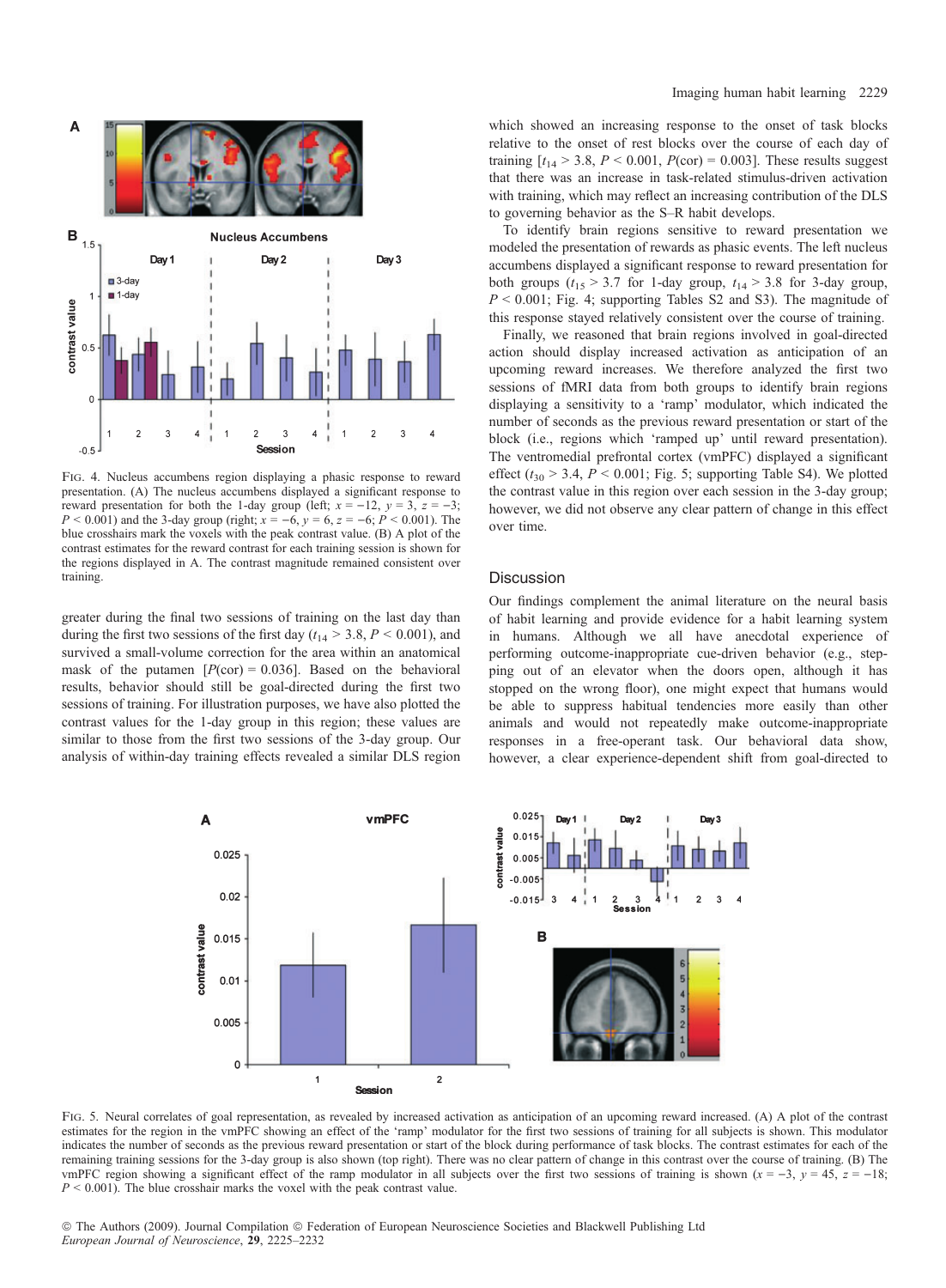habitual behavior in a free-operant task in humans. After minimal training, participants reduced their response rates during presentation of the fractal linked with the food they no longer wanted, whereas their response rates remained high during presentation of the fractal linked with the food they still found pleasant. After more extensive training, this outcome sensitivity was not present; response rates did not differ significantly during presentation of fractals whether linked with the valued or the devalued outcome.

In our experiment, we found a region in the posterior putamen extending into the globus pallidus that showed increasingly greater activation with experience to the onset of task-related stimuli relative to the onset of rest-related stimuli. In other words, this region became increasingly sensitive to stimuli that were associated with a particular behavioral response, consistent with a potential role in S–R learning. Based on our behavioral findings, 12 sessions of training on our task was enough to elicit habitual behavior, whereas after only two sessions of training, actions were still goal-directed. Our imaging results in this region correspond well with these behavioral results, in that this region showed a significant difference in task vs. rest cue sensitivity between the last two and the first two sessions of training, suggesting that the posterior putamen–globus pallidus region may play a central role in the development and ⁄ or control of habitual behavior in humans.

We also identified a similar area showing a within-day increase in task versus rest cue sensitivity. As Fig. 3B shows, during the last session of the second day of training this sensitivity was almost as strong as during the last session of the last day of training. This sensitivity appeared to be diminished at the beginning of the third day of training, and then it increased again over the course of training that day. This may reflect a potential resurgence in goal-directed responding relative to habitual responding at the beginning of task performance each day. However, the fact that there is also a significant difference between the first two sessions of training on the first day and the last two sessions on the last day indicates there is also a cumulative effect of multiple days of training on activation in this region, consistent with the notion that this area becomes more involved after successive days of training, mirroring the behavioral development of habits.

These data also underscore the point that the transition from goaldirected to habitual control of behavior is highly dynamic and that the early phase of the habit learning process occurs even while behavior is still demonstrably goal-directed (Graybiel, 2008). As these results make clear, it is not the case that the DLS is suddenly engaged at the moment that behavior becomes habitual. Rather, the recruitment of the DLS, and the degree to which S–R associations influence performance, increases gradually with training (Balleine & Ostlund, 2007). Note, for example, that there was a slight (nonsignificant) increase in sensitivity of the DLS to the block onsets in the second session compared to the first session of training for the 1-day group. This small increase, however, was not enough to result in habitual behavior following devaluation; only with extended training and further increases in the sensitivity of the DLS to task-relevant cues was there a significant shift toward responding habitually following outcome devaluation.

The results of this study suggest that S–R habit learning may be mediated separately from goal-directed learning; in contrast to habits, goal-directed learning is commonly thought to depend on a process of response-outcome association (Colwill & Rescorla, 1985; Dickinson & Balleine, 2002). This is in line with evidence from research on rodents that the development of S–R habits, but not response-outcome associations, relies on the DLS, which corresponds to the dorsal putamen in humans (Yin et al., 2004). The region we identified lies on

the border of the putamen and globus pallidus, two basal ganglia subregions which are highly interconnected (Spooren et al., 1996) and which are thought to play an important role in the 'motor loop' of the cortico-basal ganglia-thalamo-cortical pathway (Parent & Hazrati, 1995). Although this connectivity puts this area in a prime position to influence behavioral responses, the results of this study suggest that its role extends beyond motor control to a role in building up S–R associations. Indeed, the portion of the putamen that we found to show increasing sensitivity to response-linked cues is different from a leftlateralized, more anterior portion of the putamen that can be identified by a simple task versus rest comparison.

In contrast to the DLS, the vmPFC has been implicated in governing goal-directed action in humans (Valentin et al., 2007). This region may play a role in supporting goal-directed behavior by representing the value of the upcoming outcome (Schoenbaum et al., 1998; Tanaka et al., 2004; Daw et al., 2006; Hampton et al., 2006; Kim et al., 2006; Roesch & Olson, 2007). In our experiment, we found that the vmPFC shows activation that ramps up from the block onset or previous reward until the next reward is presented, which is consistent with the idea that this region is involved in anticipation of an upcoming reward. Although performance of well-trained actions on VI schedules is not controlled by reward expectation within the interval, the role of reward expectation (and of vmPFC) in performance in undertrained actions suggests that this ramping may play a role in goal-directed but not habitual performance. Indeed, as the effect in the vmPFC does not appear to diminish with training, habitual behavior may come about not because the outcome value is no longer represented in the vmPFC but rather because regions such as the DLS may come to preferentially influence behavior. That is, it appears that circuits responsible for goal-directed and habitual behavior are simultaneously engaged but may compete for control of behavior. Habitual behavior may be produced as relative engagement of the DLS increases, even while the individual remains aware of outcome value. Indeed, rodent lesion studies show that disruption of the habit system reinstates goal-directed behavior, suggesting that goal-related representations remain intact even once the habit system has come to control behavior (Coutureau & Killcross, 2003; Yin et al., 2006). Similarly, habit learning need not involve a reduction in brain processing related to reward receipt. Indeed, the response in the nucleus accumbens to reward presentation remained consistent throughout the 3 days of training, indicating that it may process reward-related information even once control of behavior shifts toward being governed by habit rather than by the goal of obtaining the reward.

Due to our *a priori* hypotheses based on rodent work indicating a role of the striatum in habit learning, we have focused on our results in the DLS. However, other regions in the cortex also showed a significant increase in sensitivity to the task-relevant fractals over the course of training (supporting Table S1). For example, regions were identified in the temporal cortex in both our between-subjects and within-subjects analyses. The inferior temporal cortex has been implicated in the formation of visuomotor associations in monkeys (Mishkin et al., 1984) and is connected with the caudal putamen and tail of the caudate through the 'visual' corticostriatal loop (Middleton & Strick, 1996). Although our interpretation of the role of these regions in our study must remain speculative, our results point to candidate regions for further study on corticostriatal networks involved in the development of habits in humans.

Our study provides evidence that stimulus-driven, outcome-insensitive habits can be shown to be present in humans following overtraining on a VI reward schedule. The finding that persistent outcome-insensitive behavior can be induced even in healthy human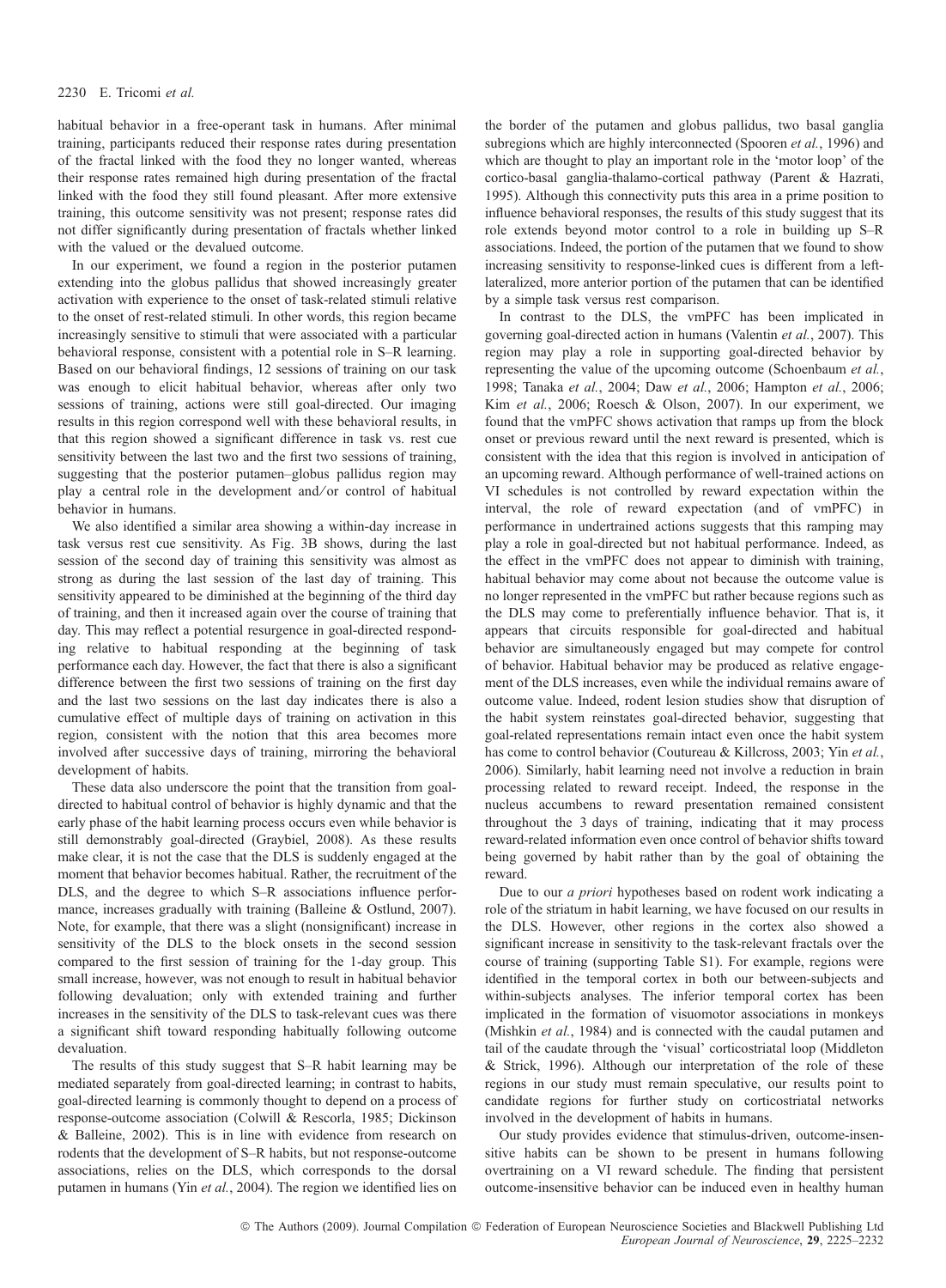subjects may have important implications for research into the etiology and treatment of a range of human neuropsychiatric diseases thought to involve impairments in habitual control, such as drug addiction, pathological gambling and obsessive–compulsive disorder (Graybiel & Rauch, 2000; Goudriaan et al., 2004; Everitt & Robbins, 2005). Moreover, our finding that the development of these habits correlates with activity changes in the DLS identifies a specific neuroanatomical target for subsequent research into the neural mechanisms underlying habitual behavior in both adaptive and maladaptive contexts.

#### Supporting Information

Additional supporting information may be found in the online version of this article:

Fig. S1. Behavioral results with all subjects included.

Fig. S2. Neural correlates of habit learning, as revealed by an increasing response with training to the onset of task blocks relative to the onset of rest blocks in the 3-day group, with all subjects included. Fig. S3. Nucleus accumbens region displaying a phasic response to reward presentation, with all subjects included.

Fig. S4. Neural correlates of goal representation, as revealed by increased activation as anticipation of an upcoming reward increases, with all subjects included.

Table S1. Increases from 1st 2 training sessions to last 2 training sessions in [Task onset – Rest Onset] for the 3-day group.

Table S2. Phasic response to reward presentation for the 3-day group. Table S3. Phasic response to reward presentation for the 1-day group. Table S4. Sensitivity to ramp modulator for all participants.

Please note: Wiley-Blackwell are not responsible for the content or functionality of any supporting materials supplied by the authors. Any queries (other than missing material) should be directed to the corresponding author for the article.

## Acknowledgements

We thank Saori Tanaka, Signe Bray, Jan Gläscher, Nicole Tetrault and Ralph Lee for their assistance. This work was supported by grants from the Gordon and Betty Moore Foundation and the National Institute of Mental Health (RO3MH075763) to J.O.D.

#### Abbreviations

BOLD, blood oxygen level-dependent; DLS, dorsolateral striatum; fMRI, functional magnetic resonance imaging; S–R, stimulus–response; VI, variableinterval; vmPFC, ventromedial prefrontal cortex.

#### **References**

- Balleine, B.W. & Dickinson, A. (1998a) Goal-directed instrumental action: Contingency and incentive learning and their cortical substrates. Neuropharmacology, 37, 407–419.
- Balleine, B.W. & Dickinson, A. (1998b) The role of incentive learning in instrumental outcome revaluation by sensory-specific satiety. Anim. Learn. Behav., 26, 46–59.
- Balleine, B.W. & Ostlund, S.B. (2007) Still at the choice-point: action selection and initiation in instrumental conditioning. Ann. N Y Acad. Sci., 1104, 147-171.
- Bayley, P.J., Franscino, J.C. & Squire, L.R. (2005) Robust habit learning in the absence of awareness and independent of the medial temporal lobe. Nature, 436, 550–553.
- Colwill, R.C. & Rescorla, R.A. (1985) Postconditioning devaluation of a reinforcer affects instrumental responding. J. Exp. Psychol. Anim. Behav. Process., 11, 120–132.
- Coutureau, E. & Killcross, S. (2003) Inactivation of the infralimbic prefrontal cortex reinstates goal-directed responding in overtrained rats. Behav. Brain Res., 146, 167–174.
- Daw, N.D., O'Doherty, J.P., Dayan, P., Seymour, B. & Dolan, R.J. (2006) Cortical substrates for exploratory decisions in humans. Nature, 441, 876–879.
- Declaration of Helsinki (1964) Human Experimentation: Code of ethics of the World Medical Association. Br. Med. J., 2, 177.
- Deichmann, R., Gottfried, J.A., Hutton, C. & Turner, R. (2003) Optimized EPI for fMRI studies of the orbitofrontal cortex. Neuroimage, 19, 430–441.
- Dickinson, A. & Balleine, B. (2002) The role of learning in the operation of motivational systems. In Gallistel, C.R. (ed.), Stevens' Handbook of Experimental Psychology: Learning, Motivation, and Emotion. Wiley and Sons, New York, pp. 497–534.
- Dickinson, A., Nicholas, D.J. & Adams, C.D. (1983) The effect of the instrumental training contingency on susceptibility to reinforcer devaluation. Q. J. Exp. Psychol. B, 35, 35–51.
- Dickinson, A., Balleine, B.W., Watt, A., Gonzales, F. & Boakes, R.A. (1995) Overtraining and the motivational control of instrumental action. Anim. Learn. Behav., 22, 197–206.
- Everitt, B.J. & Robbins, T.W. (2005) Neural systems of reinforcement for drug addiction: from actions to habits to compulsion. Nat. Neurosci., 8, 1481– 1489.
- Foerde, K., Knowlton, B.J. & Poldrack, R.A. (2006) Modulation of competing memory systems by distraction. Proc. Natl Acad. Sci. USA, 103, 11778–11783.
- Forman, S.D., Cohen, J.D., Fitzgerald, M., Eddy, W.F., Mintun, M.A. & Noll, D.C. (1995) Improved assessment of significant activation in functional magnetic resonance imaging (fMRI): Use of a cluster-size threshold. Magn. Reson. Med., 33, 636–647.
- Garner, D.M., Olmsted, M.P., Bohr, Y. & Garfinkel, P.E. (1982) The eating attitudes test: psychometric features and clinical correlates. Psychol. Med., 12, 871–878.
- Gottfried, J.A., O'Doherty, J. & Dolan, R.J. (2003) Encoding predictive reward value in human amygdala and orbitofrontal cortex. Science, 301, 1104–1107.
- Goudriaan, A.E., Oosterlaan, J., De Beurs, E. & Van Den Brink, W. (2004) Pathological gambling: a comprehensive review of biobehavioral findings. Neurosci. Biobehav. Rev., 28, 123–141.
- Graybiel, A.M. (2008) Habits, rituals, and the evaluative brain. Annu. Rev. Neurosci., 31, 359–387.
- Graybiel, A.M. & Rauch, S.L. (2000) Toward a neurobiology of obsessivecompulsive disorder. Neuron, 28, 343–347.
- Hampton, A.N., Bossaerts, P. & O'Doherty, J.P. (2006) The role of the ventromedial prefrontal cortex in abstract state-based inference during decision making in humans. J. Neurosci., 26, 8360-8367.
- Killcross, A.S. & Coutureau, E. (2003) Coordination of actions and habits in the medial prefrontal cortex of rats. Cereb. Cortex, 13, 400–408.
- Kim, H., Shimojo, S. & O'Doherty, J.P. (2006) Is avoiding an aversive outcome rewarding? Neural substrates of avoidance learning in the human brain. PLoS Biol., 4, e233.
- Knowlton, B.J., Mangles, J.A. & Squire, L.R. (1996) A neostriatal habit learning system in humans. Science, 273, 1399–1402.
- Maldjian, J.A., Laurienti, P.J., Burdette, J.B. & Kraft, R.A. (2003) An automated method for neuroanatomic and cytoarchitectonic atlas-based interrogation of fMRI data sets. Neuroimage, 19, 1233–1239.
- Maldjian, J.A., Laurienti, P.J. & Burdette, J.H. (2004) Precentral gyrus discrepancy in electronic versions of the Talairach atlas. Neuroimage, 21, 450–455.
- Middleton, F.A. & Strick, P.L. (1996) The temporal lobe is a target of output from the basal ganglia. Proc. Natl Acad. Sci. USA, 93, 8683–8687.
- Mishkin, M., Malamut, B. & Bachevalier, J. (1984) Memories and habits: two neural systems. In Lynch, G., McGaugh, J.L. & Weinberger, N.M. (eds), Neurobiology of learning and memory. Guilford Press, New York, pp. 65–77.
- O'Doherty, J., Rolls, E.T., Francis, S., Bowtell, R., McGlone, F., Kobal, G., Renner, B. & Ahne, G. (2000) Sensory-specific satiety-related olfactory activation of the human orbitofrontal cortex. Neuroreport, 11, 399–403.
- O'Doherty, J., Dayan, P., Schultz, J., Deichmann, R., Friston, K. & Dolan, R.J. (2004) Dissociable roles of ventral and dorsal striatum in instrumental conditioning. Science, 304, 452–454.
- Orbitello, B., Ciano, R., Corsaro, M., Rocco, P.L., Taboga, C., Tonutti, L., Armellini, M. & Balestrieri, M. (2006) The EAT-26 as screening instrument for clinical nutrition unit attenders. Int. J. Obes. (Lond),  $30$ 977–981.